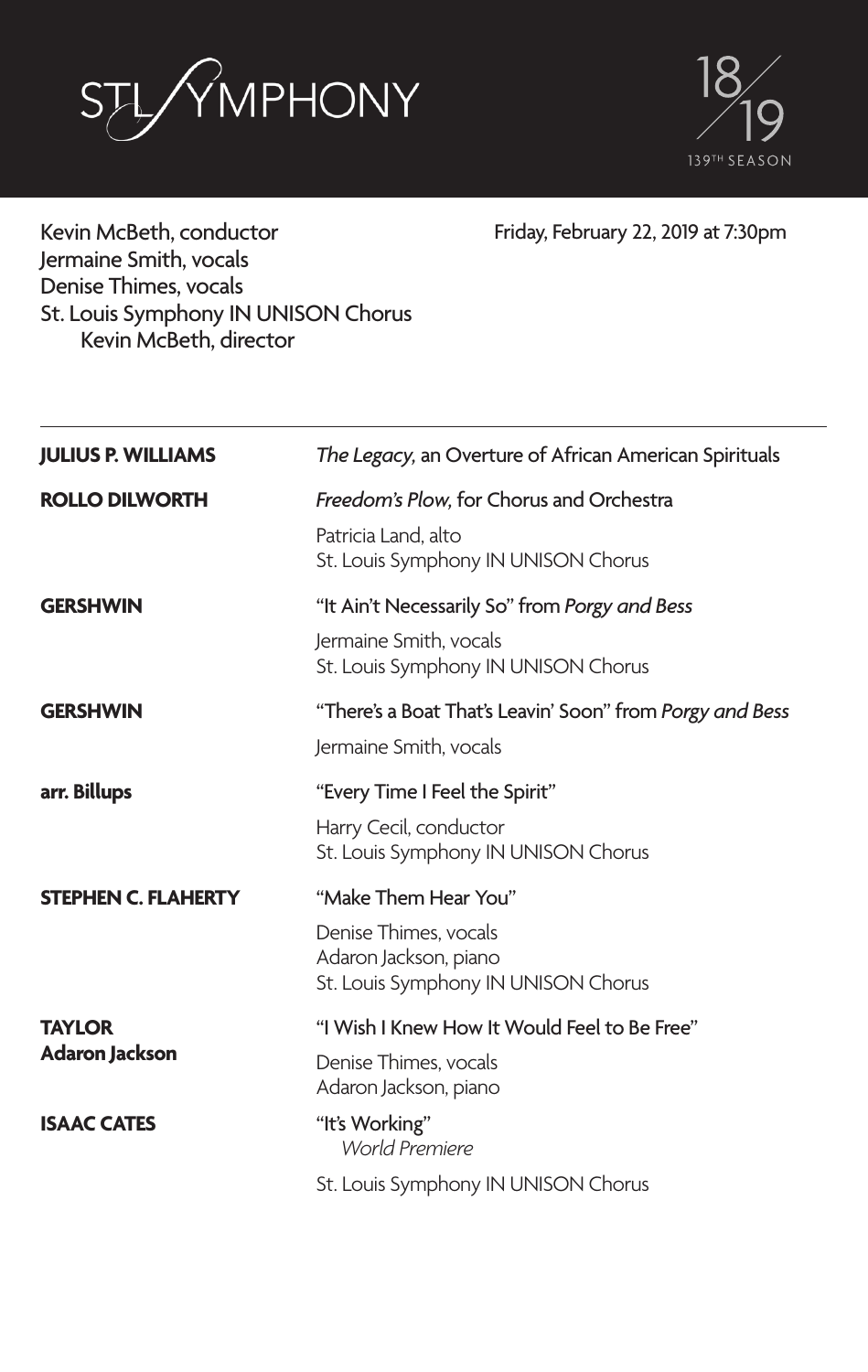## **arr. Carter**

#### **JOHNSON** "Lift Every Voice and Sing"

St. Louis Symphony IN UNISON Chorus

INTERMISSION

# **ROBERT RAY** *Gospel Mass*

Kyrie - Lord Have Mercy Gloria - Glory to God in the Highest Credo - I Believe in God Acclamation - Hallelujah Praise the Lord Sanctus - Holy, Holy Lord God of Hosts Agnus Dei - Lamb of God

Jermaine Smith, vocals Denise Thimes, vocals St. Louis Symphony IN UNISON Chorus

#### **ACKNOWLEDGMENTS**

This concert is supported by **Monsanto Fund**. This concert is supported by **AARP**.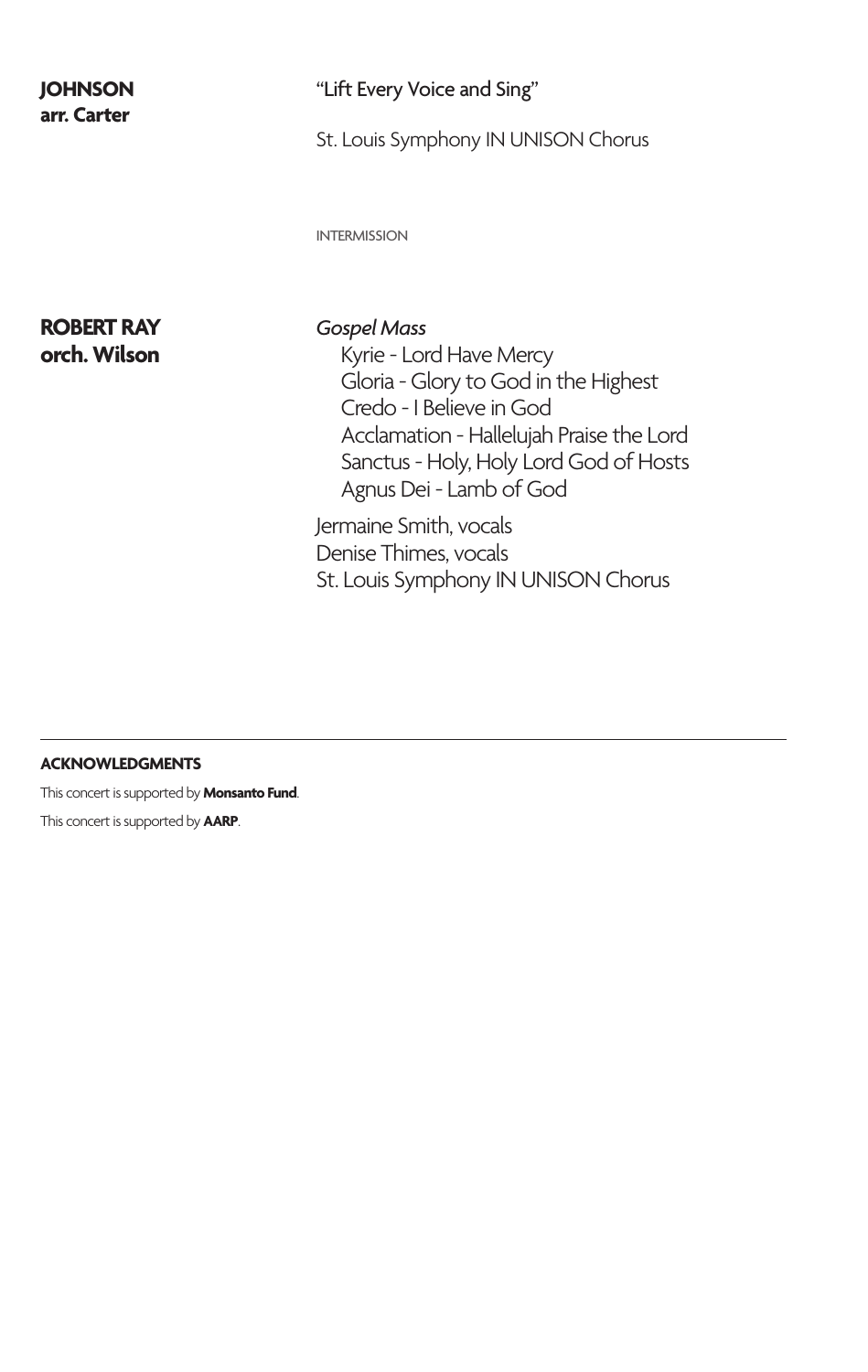

#### **KEVIN MCBETH**

Kevin McBeth was appointed Director of the IN UNISON Chorus in January 2011, and is also the founding Director of the St. Louis Symphony Holiday Festival Chorus. He serves as the Director of Music and Worship at Manchester United Methodist Church in suburban St. Louis. He was recently Adjunct Professor in Choral Music at Webster University.

He has conducted honor, festival, and touring choirs in the United States, Canada, and Great Britain. Previous appointments include assistant conductor of the St. Louis Symphony Chorus and music director of the St. Louis Metro Singers.

With the St. Louis Symphony Orchestra, he has conducted concerts with Oleta Adams, Jennifer Holliday, and Boyz II Men, as well as the July 4th Celebration under the Gateway Arch. McBeth recently led concerts at Carnegie Hall and the Kennedy Center for the Performing Arts, and is a frequent presenter at regional and national conferences for the American Choral Directors Association. His orchestral conducting credits include performances with the Indianapolis Symphony, Houston Civic Symphony, the New England Symphonic Ensemble, and the Distinguished Concerts Orchestra of New York. Most recently, McBeth conducted a concert tour to Italy, with a performance at St. Peter's Basilica, Vatican City.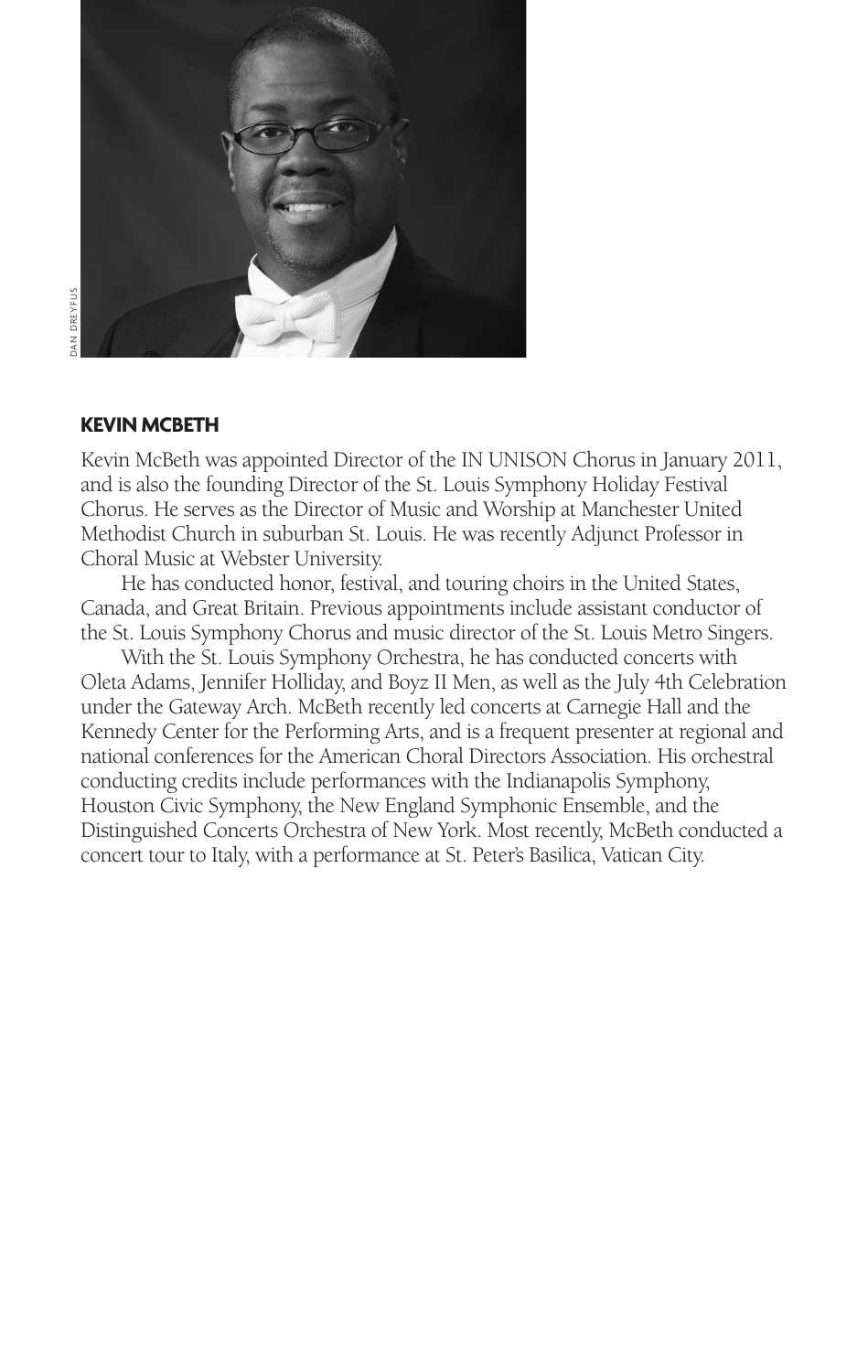

#### **JERMAINE SMITH**

Tenor Jermaine Smith is closely associated with the role of Sportin' Life. He's performed at the Sydney Opera House in Australia; the Glimmerglass Festival in Cooperstown, New York; Teatro San Carlo in Naples, Italy; Seattle Opera; and Tanglewood Music Festival with the Boston Symphony Orchestra. He's also performed at the Hollywood Bowl's premiere performance of *Porgy and Bess* in concert, Lyric Opera of Chicago's production of *Porgy and Bess*, as well as in Cape Town Opera's guest engagement at the newly opened opera house in Oslo, Norway. He's performed the

role in Japan, Germany, Sweden, Austria, the Netherlands, Italy, Spain, Sicily, the Grand Canary Islands, and in the U.S. at Union Ave Opera, Opera Pacific, and in Francesca Zambello's production at both Washington National Opera and Los Angeles Opera. His portrayal of the character has graced Paris's Opera-Comique, the Theatre de Caen, the Granada Festival, the Opera de Luxembourg, and the Santa Fe Symphony. His other operatic repertoire includes the title role/*Joshua's Boots* (world premiere at Opera Theatre of Saint Louis, revival at Kansas City Lyric Opera), Henry Davis/*Street Scene* and Zodzetrick/*Treemonisha* (both with Opera Theatre of Saint Louis). He has made numerous appearances with the SLSO. Smith is an alumnus of the New England Conservatory of Music and University of Missouri-St. Louis.



#### **DENISE THIMES**

After describing her brilliant voice as a perfect mix of "Ella, Sassy, Lady Day, Nancy, Dianne, and Carmen, to name a few," it came only naturally that legendary jazz trumpeter Clark Terry would, at New York's historic Flushing Town Hall, select Denise Thimes as that night's guest vocalist. Even sharing the stage with such jazz greats as Dr. Billy Taylor, Earl May, Benny Powell, Jimmy Heath, and Tootie Heath couldn't hinder the rising star, who dazzled the audience once more, bringing them to their feet for yet another series of standing ovations.

An accomplished performer, Denise Thimes has always been destined for stardom. While many artists "dabble" in theater, Denise Thimes is an undisputed class act. She has toured both America and Europe with several critically acclaimed productions and is an eight-time recipient of the St. Louis Black Repertory Woodie Award for both musicals and drama.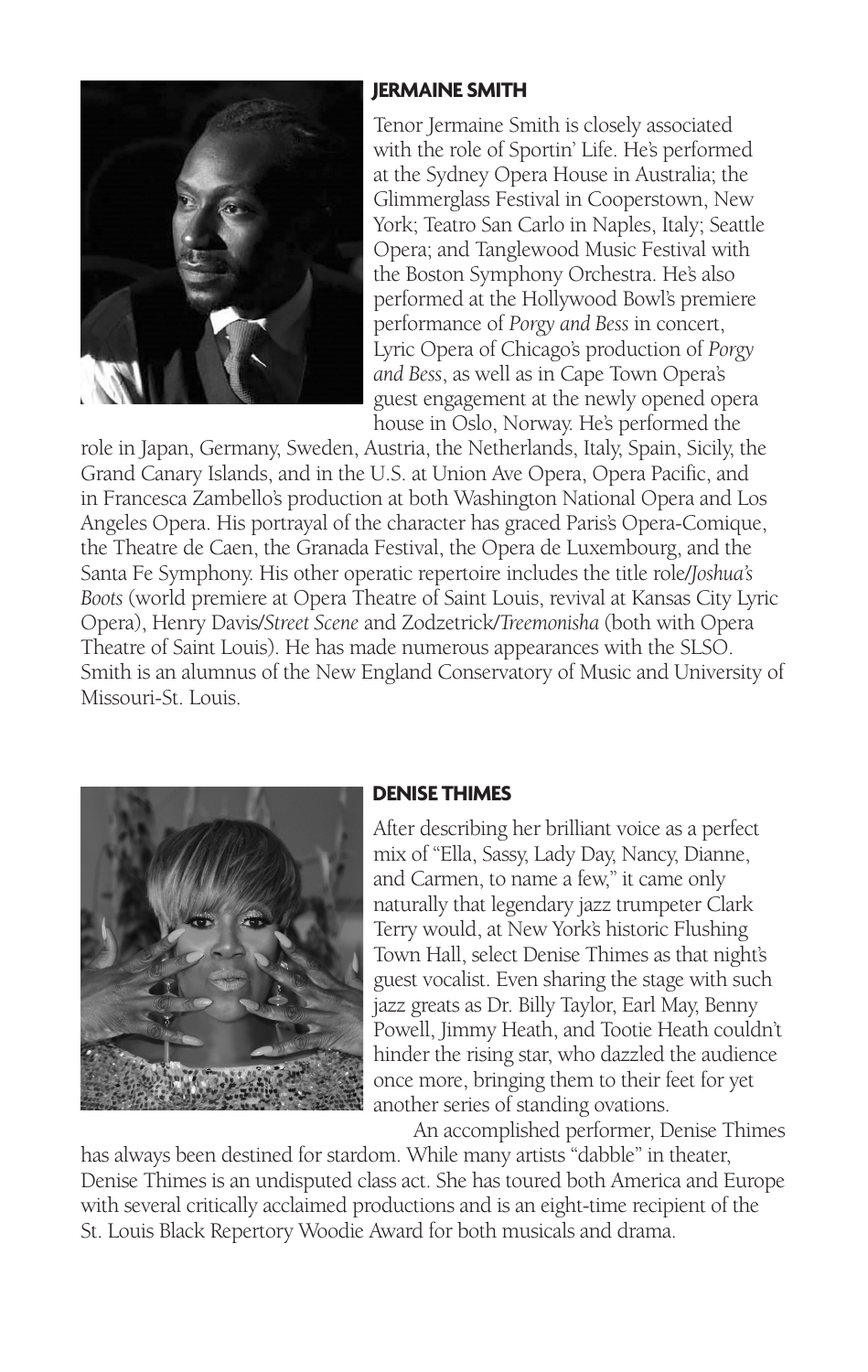### ST. LOUIS SYMPHONY IN UNISON CHORUS | 2018/2019

Kevin McBeth *Director*

Harry Cecil *Assistant Director*

Beth Enloe Fritz *Assistant Director*

W. Christopher White *Accompanist*

Michelle Byrd *Manager*

Carlotta Algee-Stancil Cassandra Allen Damon N. Ambus Carl L. Anderson Brian Andrews Gregory Bailey Glenda Bastain Tom Baynham Laketia A. Beasley Alison Bell Sean Betts Juanita Blackshear Pamela L. Bolden Amelia Boler Daeryl Booker Preston R. Bosley+ Candice R. Boyd L. R. Bracy+ Jacquelyn Brown Lynette G. Brunson+ Marvin C. Brunson+ Denise Brunson-Harris Michelle Byrd Rochelle Calhoun Debra Cashimere Harry Cecil Beverly Charisse+ Denise Clothier Jazmyn Cole\* Doris M. Coleman+ Vernetta P. Cox

Joyce L. Davis+ Reginald Davis AJSR Janet L. Dickerson Charita A. Dones Maggie Dorsey+ Elaine P. Dowdle Darrius K. Duncan\* Kim Durr Isaac Edwards Glenn Ellis Michael Engelhardt Bridget Ford-Stegall Vivian Fox Beth Enloe Fritz Grace Lee Fulford Ruth A. Gilliam+ Cassandra Gilyard Brittany Graham\* Gregory Green Deborah Grupe Leslie Hanlin Ja'Quis Hardin\* Carol D. Henley Jared Hennings Dorothy T. Heyward Natalie Hill Veda Hill Sarah Hoth Vanessa Howard Lawrence Hudson-Lewis Carole Anne Hughes+ Don Hutcherson Annie Mae Jackson+ Nathaniel Jackson Pearline Jamison Joyce Jefferson Stanley R. Johnson, Jr. Barrie C. Jones+ Jennifer Kelley Patricia Land Anton Lane Brenda Lane Julie Lynch Margaret Ann McCabe Wilberline Viola McCall

Tiffany McClenton Randell McGee\* Samantha Minor Vickie Minter Montel Moore Harry V. Moppins, Jr. Mary Moorehead Mary A. Morgan+ Calvin Parker Susan D. Patterson Diane J. Peal+ Harry Alexander Penelton III Patricia Penelton+ Eric W. Pitts John Reed+ Wilatrel B. Rice Jackie W. Richardson+ Linda S. Richie+ Tiara Rooks Mary Kathleen Schroeder Christopher Scott Teresia Simmons Denise Sleet Dwyane Smith Diane Smoot Bridget Stegall+ Wynton Stuart Karen E. Stuart-Thomas Althelia Powell Thomas+ Sharon Thurman Lisha Tucker Kwamina Walker-Williams+ Gracie Ward Kelly Ward Martyl Webster Gwendolyn J. Wesley+ Elsa Whitfield Edward Whittington Glen E. Williams+

\* Young Artist + Charter Member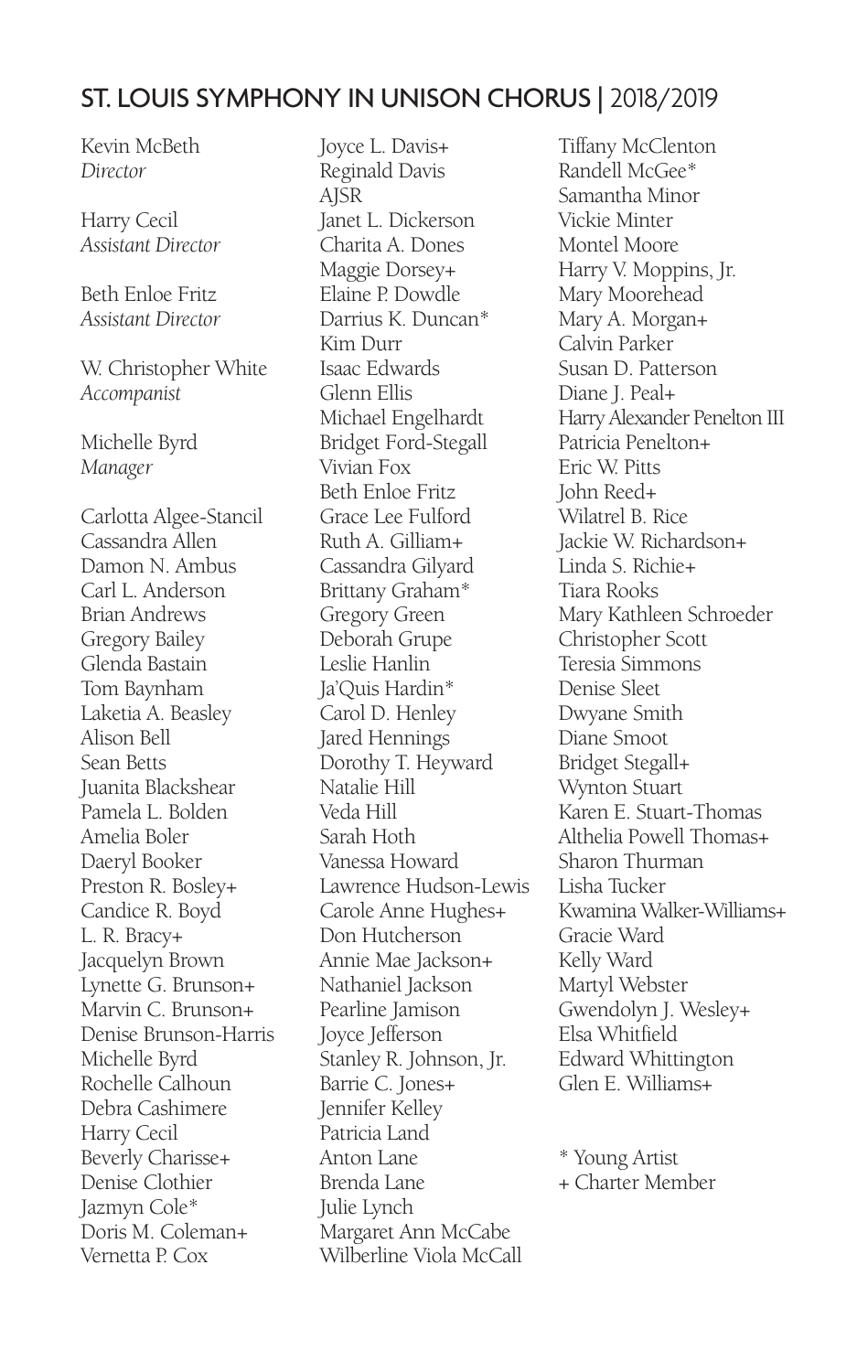

The initial meeting to discuss the formation of the IN UNISON church program in the early 1990s. From left to right: SLSO Conductor Laureate Leonard Slatkin; Bishop Willie James Ellis, pastor of New NorthSide Baptist Church; and André Raphel, Assistant Conductor of the SLSO from 1991 to 1994.

My warmest congratulations on the 25th Anniversary of the St. Louis Symphony IN UNISON Chorus. It is a notable landmark for the ensemble and partnership with the SLSO. As a choir which truly reflects the diversity of the community, this group is unique among musical organizations. The growth and scope of the choir's activities is a tribute to its leadership and all of you. What an honor it was for me to have conducted the Chorus in its maiden voyage performing Hannibal Lokumbe's *African Portraits* so many years ago. Over the years, the spirit of your work has helped infuse new energy into the musical landscape of St. Louis. Thanks for sharing the gift of music with so many audiences and best wishes for all the celebrations this season.

> Cordially yours, André Raphel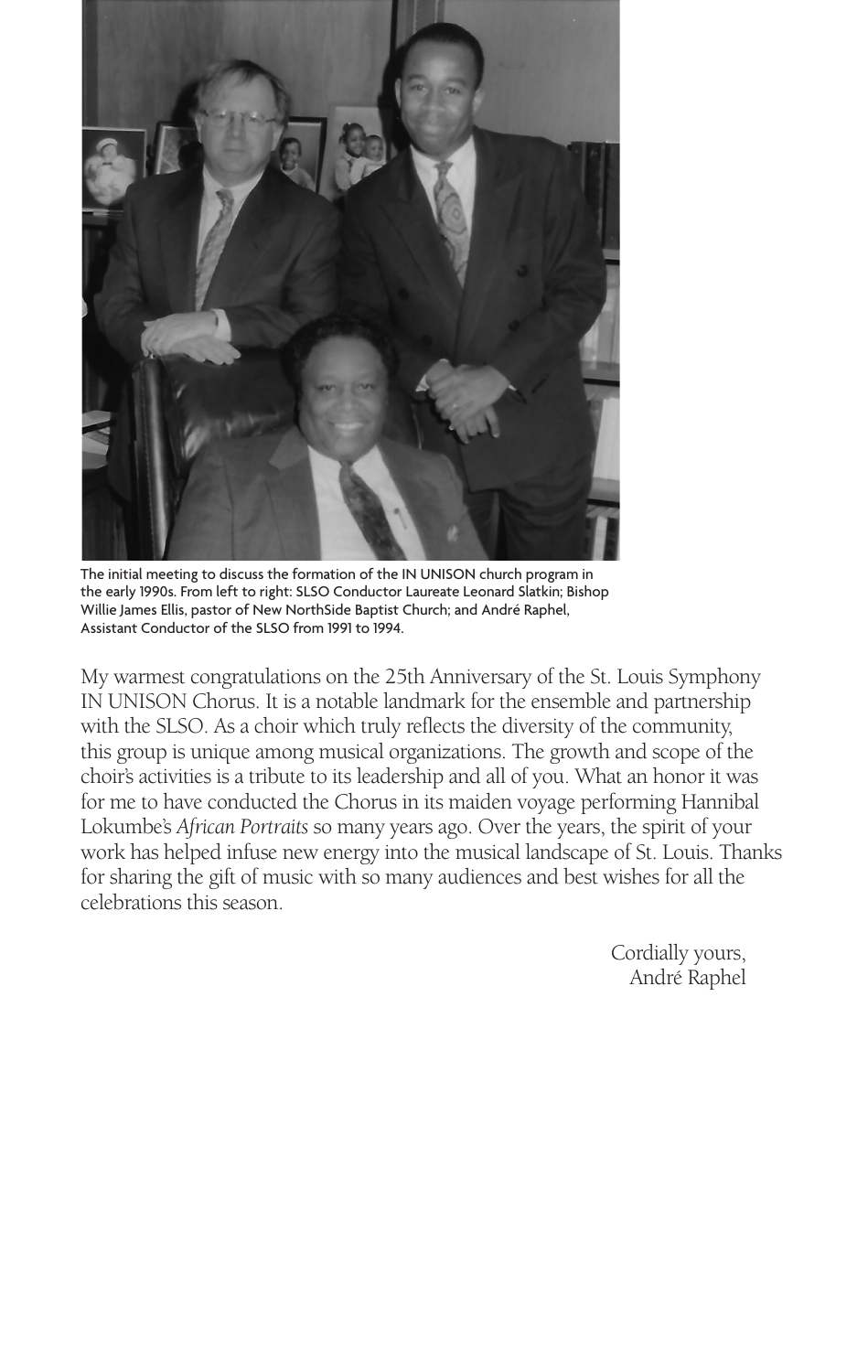



Kevin McBeth, conductor Sutton Foster, vocals Michael Rafter, piano

Saturday, February 23, 2019 at 7:30pm

### Sutton Foster

*Program to be announced from the stage.*

*There will be a 20-minute intermission.*